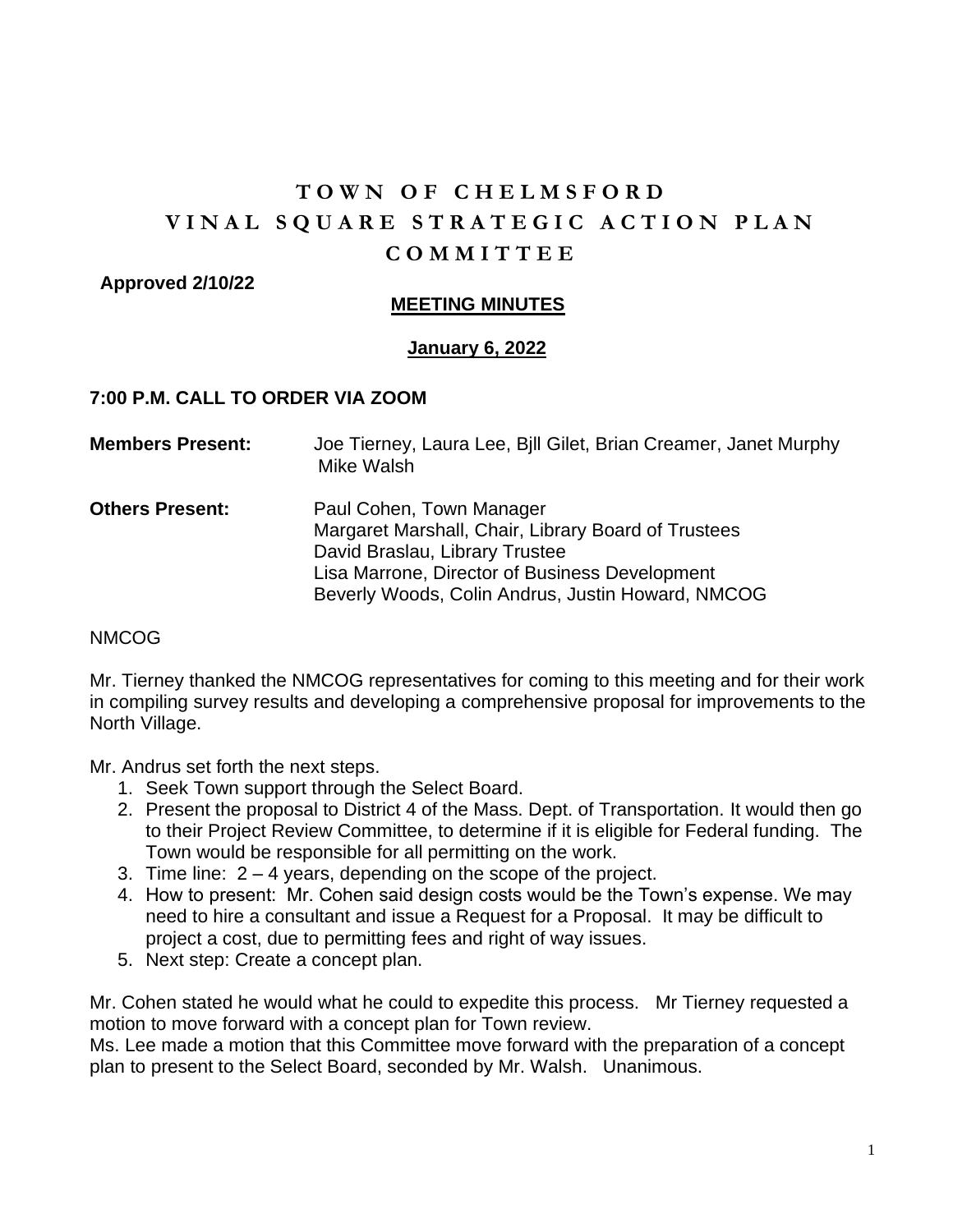# MacKay Library

Margaret Marshall and David Brauslau of the Library Trustees discussed the status of the MacKay Branch Library. The building is a 120-year old, approximately 3,000 sq. ft. structure. It is in need of major HVAC updates in order to re-open to the public after being closed during the Covid pandemic. An expenditure of \$150,000 was approved by the Trustees at their January 3, 2022 meeting. A full air handling system will cost \$125,000, and \$25,000 will be used to secure the second floor so it is not accessible to the public by way of the front door. This is a security issue. When complete, the building can be open for 10 to 12 people only in adherence to the standards of the new air handling system. The Library hopes to be able to use the North Town Hall for various children's events where 50 people may be in attendance. It was noted that the curbside Pop Up Library comes to the MacKay two times a week for patrons to utilize. Ms. Lee stated that she would be happy to work with the Library on any event scheduling that is needed, and would be in touch with the Library Director for this. Ms. Marshall and Mr. Brauslau both emphasized that it has always been the Trustees' intention to reopen the MacKay branch.

Mr. Cohjen added that the Select Board also wants to see the branch reopened. Funding sources will be explored, with Community Preservation being one. The work will be put out for bid and the hope is for the MacKay to open in the Fall.

Ms. Marshall and Mr. Brauslau thanked the committee for the opportunity to bring it up to date on the Trustees' plans.

# Sub Committees

Mr. Tierney stated that he would like to find individuals to serve on sub committees, such as:

- Varney Playground
- Holiday Decorating
- Business Relations
- Wayfinding/Signs
- Vinal Square Concept Plan

He would like to hear from interested members of the community with an interest in serving.

## **Other**

## Business Updates

Ms. Marrone reported on a new fitness campaign which is gaining popularity. It involves a dedicated 38 ft. by 38 ft. outdoor space containing exercise equipment where people can do a seven-minute workout. There are five or six of these in Massachusetts. She has been investigating to identify suitable municipal owned land to locate such a facility, but has been set back by Covid issues. Blue Cross Blue Shield Insurance has awarded the Town \$50,000 towards the effort. There is no charge to use the facility, and there is even a smart phone app for it. The best choice would be at the corner of Chelmsford Street and Wilson Street. There is parking at the Housing Authority.

Ms. Marrone also reported that she has sent a business survey out to local businesses. Unfortunately, some have not been able to survive over the past two years. Another massage parlor will be opening in the Square.